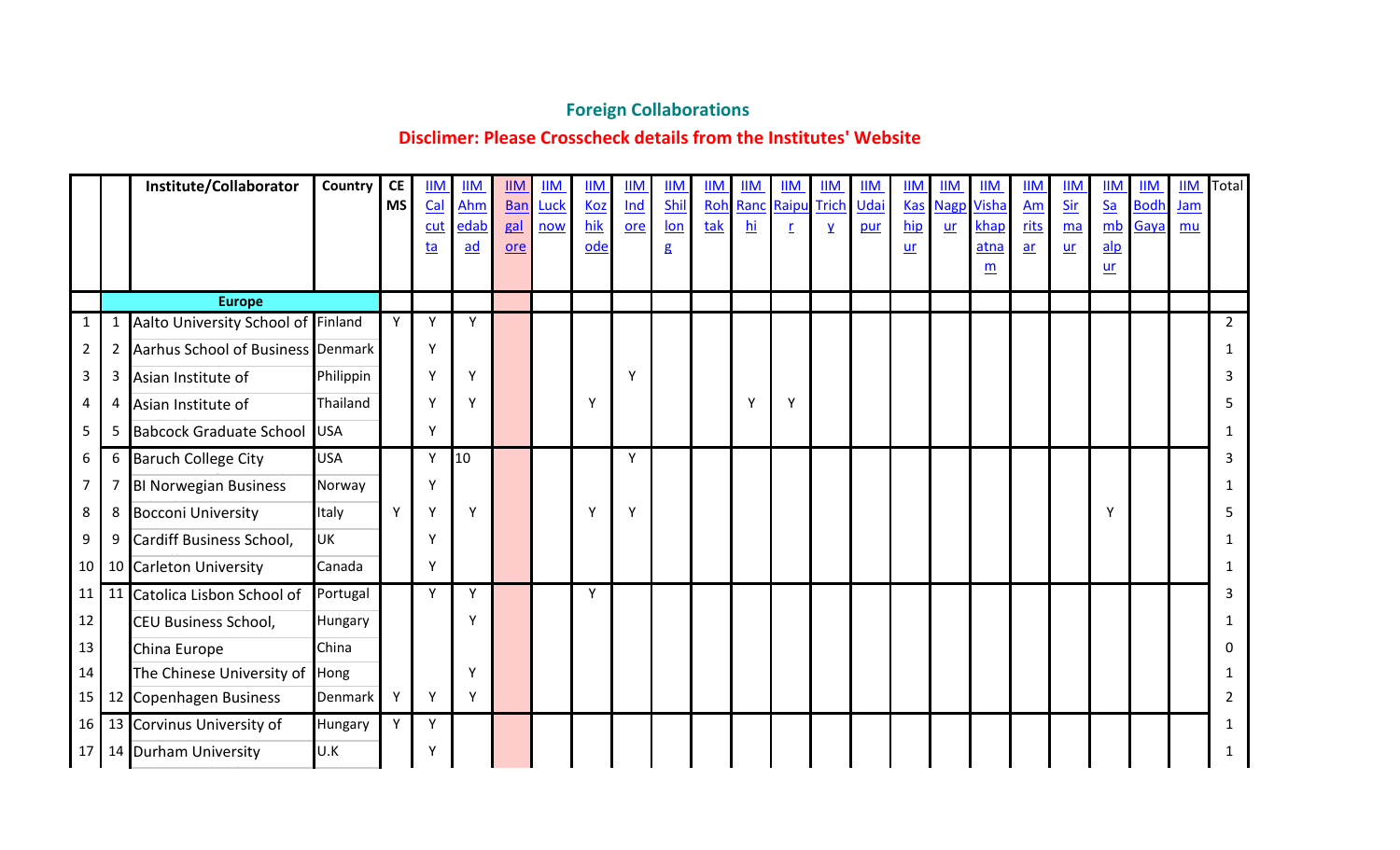|                 | 18 15 E M Lyon                      | France        |          |   |   |   |   |   |  |   |   |  |  |  |  |                |
|-----------------|-------------------------------------|---------------|----------|---|---|---|---|---|--|---|---|--|--|--|--|----------------|
|                 | 19 16 EDHEC Business School         | France        |          | Y | Y | Y | Y | Y |  |   | Υ |  |  |  |  |                |
| 20 <sub>1</sub> | 17 ESADE Business School            | Spain         | Y        | Y | Y |   |   |   |  |   |   |  |  |  |  |                |
| 21              | 18 ESC Rennes School of             | France        |          | Y | Y |   |   |   |  |   |   |  |  |  |  |                |
| 22              | Emlyon Business School,             | France        |          |   | Υ |   |   |   |  |   | ٧ |  |  |  |  |                |
| 23              | 19 ESCP Europe                      | France        |          | Υ | Υ | Y | Y |   |  |   |   |  |  |  |  |                |
| 24              | 20 ESSEC Business School            | France        |          | Υ | Y | Y |   |   |  |   |   |  |  |  |  |                |
| 25              | 21 European Business School Germany |               |          | Y | Y |   |   |   |  |   |   |  |  |  |  | $\overline{2}$ |
| 26              | 22 FHS Kufstein Tirol               | Austria       |          | Y |   |   |   |   |  |   |   |  |  |  |  |                |
| 27              | France Business School (OI France   |               |          |   | Y |   |   |   |  |   |   |  |  |  |  |                |
| 28              | 23 Frankfurt School of              | Germany       |          | Y |   |   |   |   |  |   |   |  |  |  |  |                |
| 29              | School of Management,               | China         |          |   | Y |   |   |   |  |   |   |  |  |  |  |                |
| 30 <sup>1</sup> | 24 Fu Jen Catholic University       | Taiwan        |          | Y |   |   |   |   |  |   |   |  |  |  |  |                |
| 31              | 25 Fundacao Getulio Vargas,         | <b>Brazil</b> | Y        | Y |   |   |   |   |  |   |   |  |  |  |  |                |
| 32              | 26 Graduate School of               | Japan         |          | Υ |   |   |   |   |  |   |   |  |  |  |  |                |
| 33              | 27 Graduate School of               | Russia        | $Y \mid$ | Y | Y |   |   |   |  |   |   |  |  |  |  |                |
| 34              | 28 Grenoble Ecole de                | France        |          | Y |   |   |   |   |  | Y |   |  |  |  |  |                |
| 35              | 29 HEC Paris                        | France        | Y        | Y | Y |   |   |   |  |   |   |  |  |  |  | 2              |
| 36 <sup>1</sup> | HEC Lausanne,                       | Switzerla     |          |   | Y |   |   |   |  |   |   |  |  |  |  |                |
| 37              | 30 HHL, Leipzig Graduate            | Germany       |          | Υ | Y |   | Y |   |  | Y | Y |  |  |  |  | 5              |
|                 | 38 31 HKUST Business School         | Hong          | Y        | Y | Y |   |   |   |  |   |   |  |  |  |  |                |
| 39              | 32 IESEG - School of                | France        |          | Υ | Υ | Υ | Y | Y |  | Y | Υ |  |  |  |  |                |
| 40              | 33 Institute de Empresa             | Spain         |          | Y | Y |   |   |   |  |   |   |  |  |  |  |                |
| 41              | International University of Japan   |               |          |   | Y |   |   |   |  |   |   |  |  |  |  |                |
|                 | 42 34 Ivey Business School          | Canada        | Y        | Y |   |   |   |   |  |   |   |  |  |  |  |                |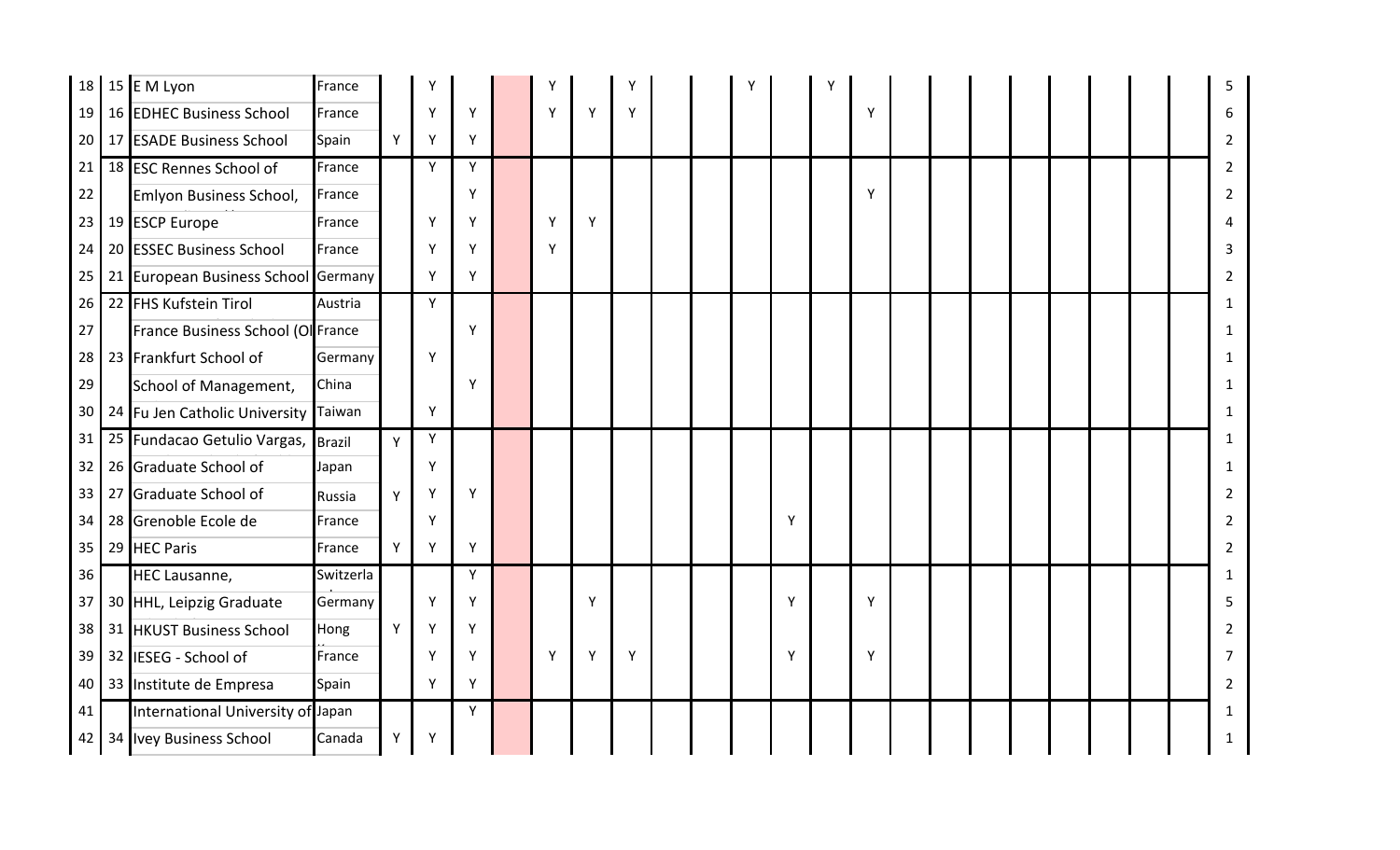|    |    | 43 35 Jonkoping International                           | Sweden        |   |   |   |   |   |   |  |  |   |  |   |    |  |                  |   |
|----|----|---------------------------------------------------------|---------------|---|---|---|---|---|---|--|--|---|--|---|----|--|------------------|---|
| 44 |    | 36 KAIST Graduate School of                             | Korea         |   | Y | Υ |   |   |   |  |  |   |  |   |    |  |                  |   |
| 45 |    | 37 Kattholieke Universiteit                             | Belgium       |   | Y |   | Y |   |   |  |  |   |  |   |    |  |                  |   |
| 46 |    | 38 KEDGE Business School                                | France        |   | Υ |   | Υ |   | Y |  |  | Υ |  |   | Y. |  |                  |   |
| 47 |    | 39 Keio University                                      | Japan         | Y | Υ | Υ |   |   |   |  |  |   |  |   |    |  |                  |   |
| 48 |    | 40 Koç University Graduate                              | Turkey        | Υ | Υ | Υ |   |   |   |  |  |   |  |   |    |  |                  |   |
|    |    | 49 41 Leeds University Business                         | U.K           |   |   |   |   |   |   |  |  |   |  |   |    |  |                  |   |
| 50 |    | 42 Louvain School of                                    | Belgium       | Y | Y | Υ |   | Y |   |  |  |   |  |   |    |  |                  |   |
| 51 | 43 | LUXEIVIBUURG SCHUUL                                     | <b>GRAND-</b> |   | Y |   |   |   |   |  |  |   |  |   |    |  |                  |   |
| 52 |    | OF BUSINESS<br>Manchester Business                      | U.K           |   |   | Y |   |   |   |  |  |   |  |   |    |  |                  |   |
| 53 |    | School<br>University or iviaastricht,<br>Maactricht The | Netherla      |   |   |   |   |   |   |  |  |   |  |   |    |  |                  | n |
| 54 |    | 44 Monash University,                                   | Australia     |   | Y |   |   |   |   |  |  |   |  |   |    |  |                  |   |
| 55 |    | 45 Montpellier Business                                 | France        |   | Y |   |   |   |   |  |  |   |  |   |    |  |                  |   |
| 56 |    | 46 Munster School of                                    | Germany       |   | Y | Y |   |   |   |  |  |   |  |   |    |  |                  |   |
| 57 |    | Nanyang Business School, Singapor                       |               |   |   | Y |   |   |   |  |  |   |  |   |    |  |                  |   |
|    |    | 58 47 National University of                            | Singapor      | Y | Y | Y | Y |   |   |  |  |   |  | Y |    |  |                  |   |
|    |    | 59 48 NEOMA Business School                             | France        |   | Υ |   |   | Υ | Y |  |  |   |  |   |    |  |                  |   |
|    |    | <b>NEOMA Business School</b>                            | France        |   |   |   |   |   | Υ |  |  |   |  |   |    |  |                  |   |
|    |    | 60 49 Norwegian School of                               | Norway        | Y | Υ | Y |   |   |   |  |  |   |  |   |    |  | Sweden+B220:Y228 | 3 |
| 61 |    | 50 Nova School of Business                              | Portugal      | Y | Y |   |   |   |   |  |  |   |  |   |    |  |                  |   |
| 62 |    | North Carolina State                                    | <b>USA</b>    |   |   | Υ |   |   |   |  |  |   |  |   |    |  |                  |   |
|    |    | 63 51 Olin Business School                              | <b>USA</b>    | Y | Y |   |   |   |   |  |  |   |  |   |    |  |                  |   |
| 64 |    | 52 Pepperdine University                                | <b>USA</b>    |   |   |   |   |   |   |  |  |   |  |   |    |  |                  |   |
| 65 |    | Pforzheim University of                                 | Germany       |   |   | Y |   |   |   |  |  |   |  |   |    |  |                  |   |
|    |    | 66 53 Politecnico di Milano                             | Italy         |   | Y |   | Y |   |   |  |  |   |  |   |    |  | ٧                |   |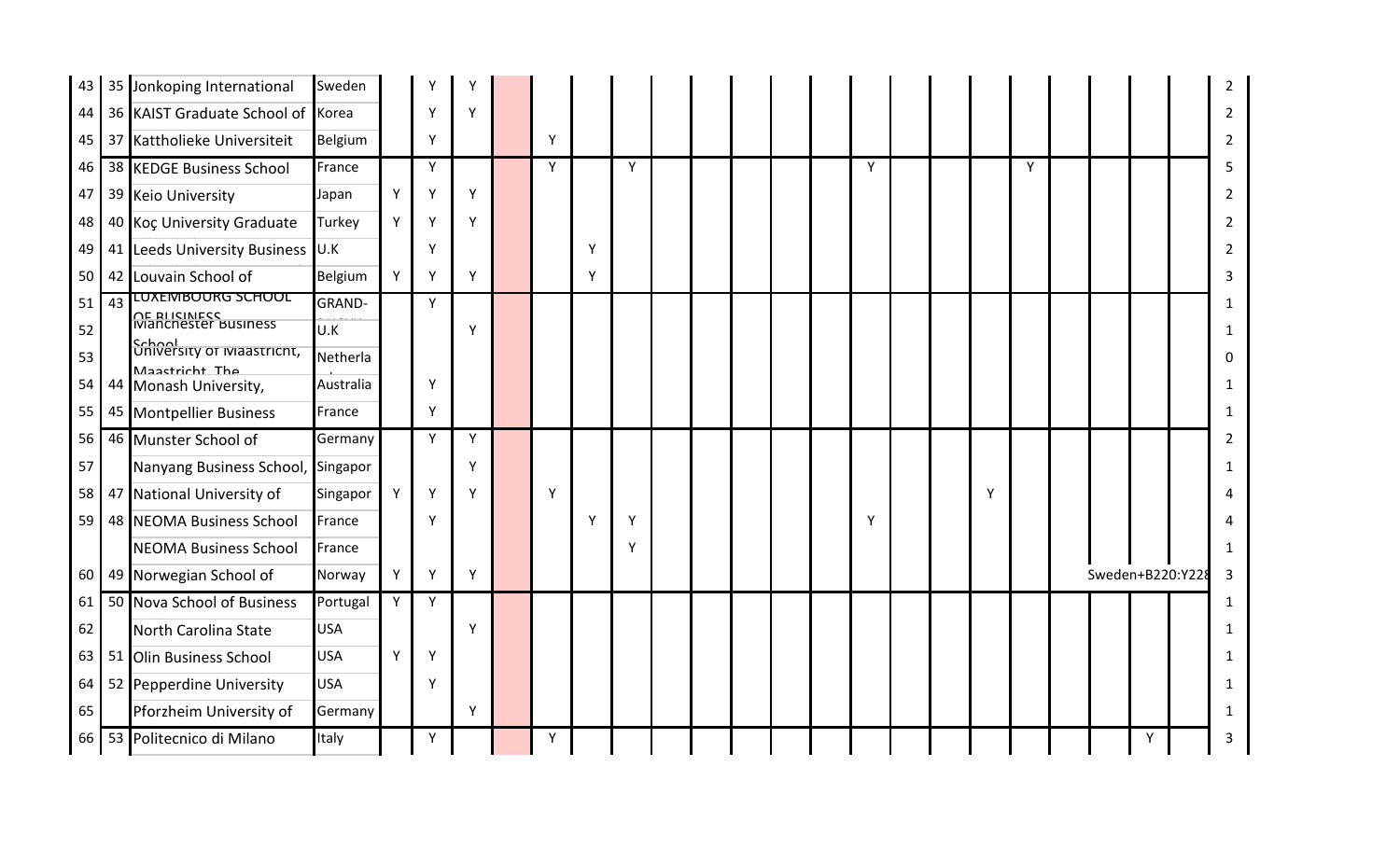|    | 67 54 PSB Paris School of             | France         |   |   |   |   |   |   |  |  |   |  |  |  |  |                |
|----|---------------------------------------|----------------|---|---|---|---|---|---|--|--|---|--|--|--|--|----------------|
|    | 68 55 Queensland University of        | Australia      |   | Y |   |   |   |   |  |  |   |  |  |  |  |                |
| 69 | Recanati Business School, Israel      |                |   |   | Υ |   |   |   |  |  |   |  |  |  |  |                |
|    | 70 56 Rotterdam School of             | Netherla       | Y | Y | Υ |   |   |   |  |  |   |  |  |  |  | $\overline{2}$ |
|    | 71 57 Ryerson University              | Canada         |   | Y |   |   |   |   |  |  |   |  |  |  |  | 1              |
| 72 | 58 Simmons College, School            | <b>USA</b>     |   |   |   |   |   |   |  |  |   |  |  |  |  |                |
|    | 73 59 SKEMA Lille                     | France         |   |   |   |   |   |   |  |  | Y |  |  |  |  | 3              |
| 74 | 60 SKEMA Sophia Antipolis             | France         |   |   |   |   |   |   |  |  |   |  |  |  |  |                |
| 75 | 61 Solvay Brussels School of          | <b>Belgium</b> |   | Y | Y |   |   | Y |  |  |   |  |  |  |  | 3              |
|    | 76 62 Southern Methodist              | <b>USA</b>     |   | Y |   |   |   |   |  |  |   |  |  |  |  | 1              |
| 77 | Stern School of Business,             | <b>USA</b>     |   |   | Y |   |   |   |  |  |   |  |  |  |  | 1              |
|    | 78 63 Stockholm School of             | Sweden         | Y | Y | Y |   |   |   |  |  |   |  |  |  |  | $\overline{2}$ |
|    | 79 64 The London School of            | U.K.           | Y | Y |   |   |   |   |  |  |   |  |  |  |  |                |
| 80 | 65 The NUCB Graduate                  | Japan          |   | Y |   |   |   |   |  |  |   |  |  |  |  | 1              |
| 81 | 66 The University of                  | <b>USA</b>     |   | Y |   |   |   |   |  |  |   |  |  |  |  | 1              |
| 82 | 67 The University of Sydney           | Australia      | Y | Y | Y |   |   |   |  |  |   |  |  |  |  | $\overline{2}$ |
| 83 | 68 Toulouse Business School France    |                |   | Y | Υ |   | Y |   |  |  |   |  |  |  |  |                |
| 84 | 69 Tsinghua University                | China          | Y | Y |   |   |   |   |  |  |   |  |  |  |  |                |
| 85 | 70 UCD Michael Smurfit                | Ireland        | Y | Υ |   |   |   |   |  |  |   |  |  |  |  | 1              |
|    | 86 71 Universidad Adolfo Ibañez Chile |                | Y | Y |   |   |   |   |  |  |   |  |  |  |  | 1              |
|    | 87 72 University of Amsterdam         | Netherla       |   | Y |   | Υ |   |   |  |  |   |  |  |  |  | $\overline{2}$ |
|    | 88 73 University of Cologne           | Germany        | Y | Y | Υ |   |   |   |  |  |   |  |  |  |  | $\overline{2}$ |
|    | 89 74 University of Colorado          | <b>USA</b>     |   | Y |   |   |   |   |  |  |   |  |  |  |  | 1              |
|    | 90 75 University of Economics         | Czech          | Y | Υ |   |   |   |   |  |  |   |  |  |  |  | 1              |
|    | 91 76 University of Mannheim          | Germany        |   | Υ | Υ |   |   |   |  |  |   |  |  |  |  | $\overline{2}$ |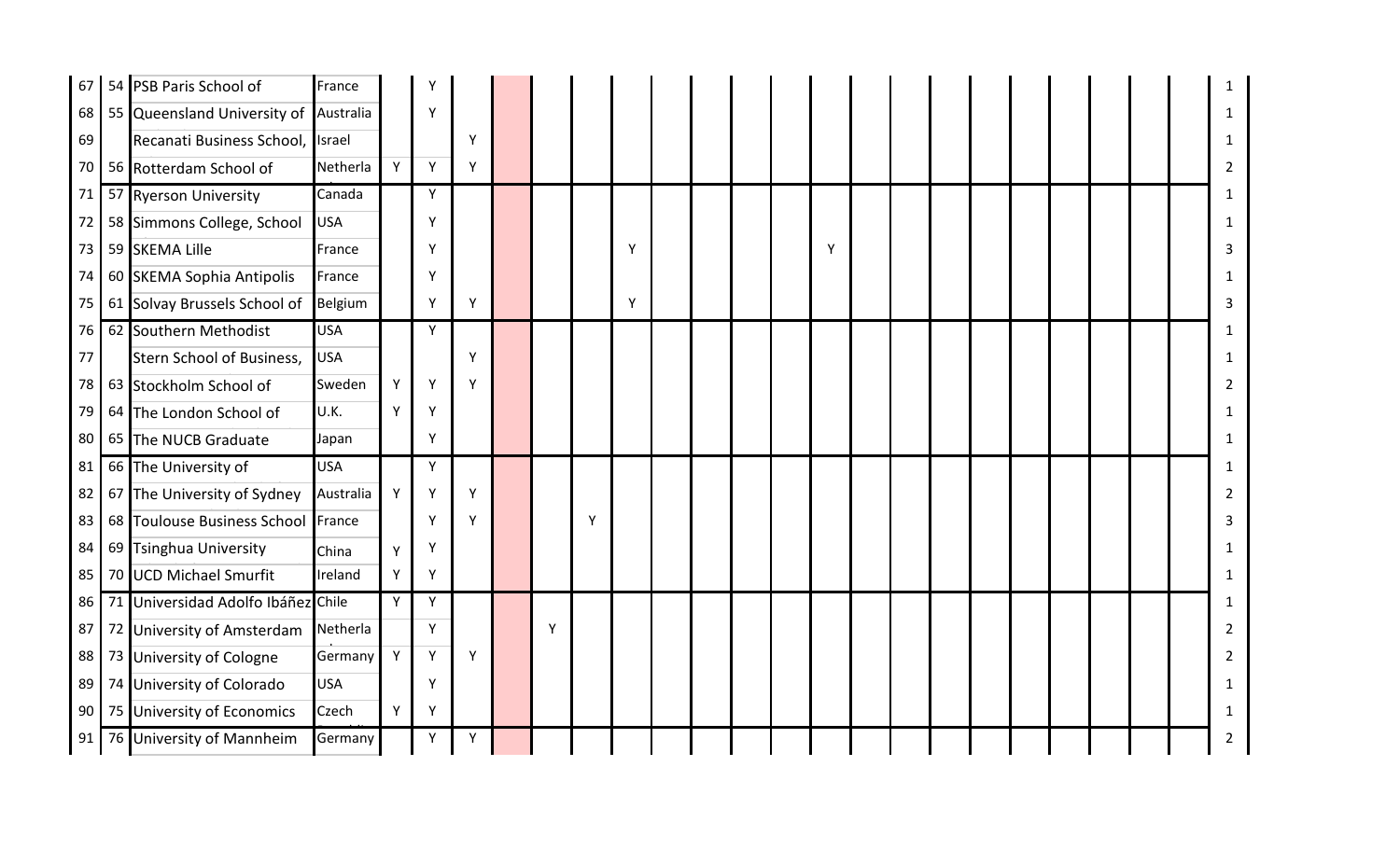|                 | 92 77 University of Melbourne     | Australia  |    |   |   |   |   |   |  |  |  |  |  |  |  |  |
|-----------------|-----------------------------------|------------|----|---|---|---|---|---|--|--|--|--|--|--|--|--|
| 93              | 78 University of North Texas      | <b>USA</b> |    | Υ |   |   |   |   |  |  |  |  |  |  |  |  |
| 94              | 79 University of St.              | Russia     |    |   |   |   |   |   |  |  |  |  |  |  |  |  |
| 95              | 80 University of St.Gallen        | Switzerla  | Y. | Υ | Υ | Υ |   |   |  |  |  |  |  |  |  |  |
|                 | 96 81 University of Turku         | Finland    |    | Υ |   |   |   |   |  |  |  |  |  |  |  |  |
| 97              | 82 Warsaw School of               | Poland     | Y  | Υ | Υ |   | Y |   |  |  |  |  |  |  |  |  |
| 98              | 83 WHU-Otto Beisheim              | Germany    |    | Y |   |   |   |   |  |  |  |  |  |  |  |  |
| 99 <sub>1</sub> | 84 Wilfrid Laurier University     | Canada     |    |   |   |   |   |   |  |  |  |  |  |  |  |  |
|                 | 100 85 WU (Vienna University of   | Austria    | Y  | Υ | Y |   |   | Y |  |  |  |  |  |  |  |  |
| 101             | Graduate School of Comm Japan     |            |    |   | Υ |   |   |   |  |  |  |  |  |  |  |  |
| 102             | Graduate School of ManagJapan     |            |    |   | Υ |   |   |   |  |  |  |  |  |  |  |  |
| 103             | Guanghua School of Mana China     |            |    |   |   |   |   |   |  |  |  |  |  |  |  |  |
| 104             | The Kenan Flagler Business USA    |            |    |   | ٧ |   |   |   |  |  |  |  |  |  |  |  |
| 105             | University of Chicago Grad USA    |            |    |   | Y |   |   |   |  |  |  |  |  |  |  |  |
| 106             | University of Texas, Austin USA   |            |    |   | Y |   |   |   |  |  |  |  |  |  |  |  |
| 107             | Washington University (Jol USA    |            |    |   | Y |   |   |   |  |  |  |  |  |  |  |  |
| 108             | Columbia Business School, USA     |            |    |   |   |   |   |   |  |  |  |  |  |  |  |  |
| 109             | Marshall Goldsmith School USA     |            |    |   | Y |   |   |   |  |  |  |  |  |  |  |  |
| 110             | Fisher College of Business USA    |            |    |   | Y |   |   |   |  |  |  |  |  |  |  |  |
| 111             | Darden School of Business USA     |            |    |   | Y |   |   |   |  |  |  |  |  |  |  |  |
| 112             | Goizueta Business School, USA     |            |    |   |   |   |   |   |  |  |  |  |  |  |  |  |
| 113             | Instituto Tecnologico Auto Mexixo |            |    |   |   |   |   |   |  |  |  |  |  |  |  |  |
| 114             | The Fuqua School of Busin USA     |            |    |   |   |   |   |   |  |  |  |  |  |  |  |  |
| 115             | Universidad De Los Andes Colombia |            |    |   | Υ |   |   |   |  |  |  |  |  |  |  |  |
| 116             | Universidad ESAN,                 | Peru       |    |   | Υ |   |   |   |  |  |  |  |  |  |  |  |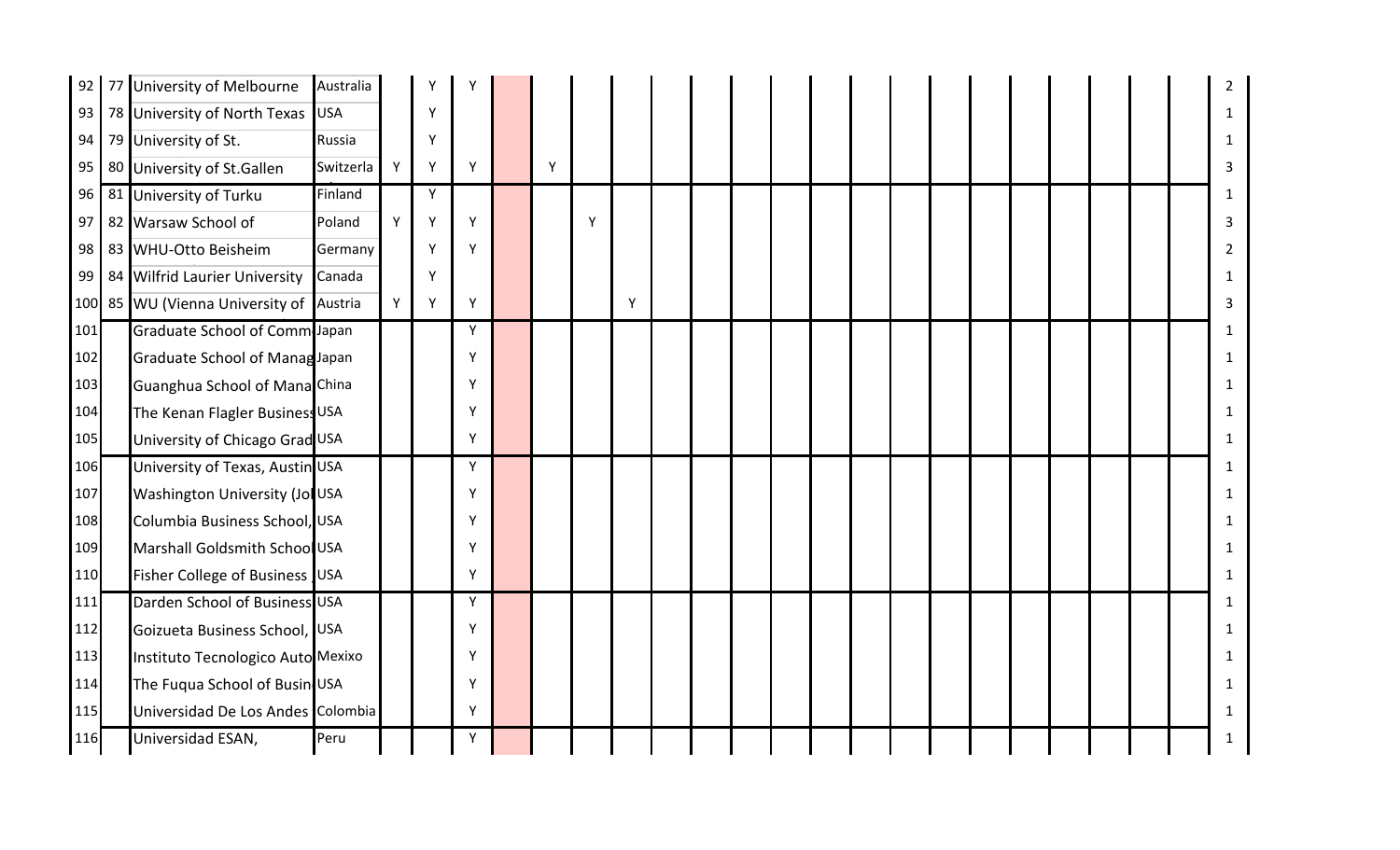| 117 | McGill University, Montrea Canada       |              |   |  |   |   |   |   |   |  |  |  |  |  |  |
|-----|-----------------------------------------|--------------|---|--|---|---|---|---|---|--|--|--|--|--|--|
| 118 | Sauder School Of Business Canada        |              | Y |  |   |   |   |   |   |  |  |  |  |  |  |
| 119 | Schulich School of Busines: Canada      |              | Υ |  |   |   |   |   |   |  |  |  |  |  |  |
| 120 | University of British Colum Canada      |              | Y |  |   |   |   |   |   |  |  |  |  |  |  |
| 121 | University of Capetown,                 | South Africa | Y |  |   |   |   |   |   |  |  |  |  |  |  |
| 122 | Lagos Business School, Par South Africa |              | Y |  |   |   |   |   |   |  |  |  |  |  |  |
| 123 | Gordon Institute of Busine South Africa |              | Y |  | Y |   |   |   |   |  |  |  |  |  |  |
| 124 | <b>Lincon University</b>                | New Zealand  |   |  |   |   |   |   |   |  |  |  |  |  |  |
| 125 | Beijing Jiaotang University China       |              |   |  | Υ |   |   |   |   |  |  |  |  |  |  |
| 126 | Ben-Cunon University of N Israel        |              |   |  | Y |   |   |   |   |  |  |  |  |  |  |
| 127 | Mid-Western University So Nepal         |              |   |  | v |   | Y |   |   |  |  |  |  |  |  |
| 128 | Singapore Management U Singapore        |              |   |  |   |   |   | Y |   |  |  |  |  |  |  |
| 129 | McMaster Universsity--MicCanada         |              |   |  |   |   |   |   |   |  |  |  |  |  |  |
| 130 | <b>Brook University</b>                 | Canada       |   |  | Y |   |   |   |   |  |  |  |  |  |  |
| 131 | University of Akron                     | <b>USA</b>   |   |  | Υ |   |   |   |   |  |  |  |  |  |  |
| 132 | <b>Kelley School of Business</b>        | <b>USA</b>   |   |  | v |   |   | Y |   |  |  |  |  |  |  |
| 133 | University of North Texas (USA          |              |   |  |   |   |   |   |   |  |  |  |  |  |  |
| 134 | Faculty of Economics & Bu Croatia       |              |   |  | v |   |   |   |   |  |  |  |  |  |  |
| 135 | <b>Turku School of Business</b>         | Finland      |   |  | Υ |   |   |   |   |  |  |  |  |  |  |
| 136 | Universite Jean Moulin                  | France       |   |  | Υ | Y |   |   |   |  |  |  |  |  |  |
| 137 | <b>NEOMA Business School</b>            | France       |   |  | Υ |   |   |   |   |  |  |  |  |  |  |
| 138 | Telecom Ecole de Manage France          |              |   |  |   | Y |   |   |   |  |  |  |  |  |  |
| 139 | La Rochelle Business Schod France       |              |   |  |   |   |   |   |   |  |  |  |  |  |  |
| 140 | Toulouse Business School (France        |              |   |  | Υ |   |   |   |   |  |  |  |  |  |  |
| 141 | Athens University of Econd Greece       |              |   |  | Υ |   |   |   | Y |  |  |  |  |  |  |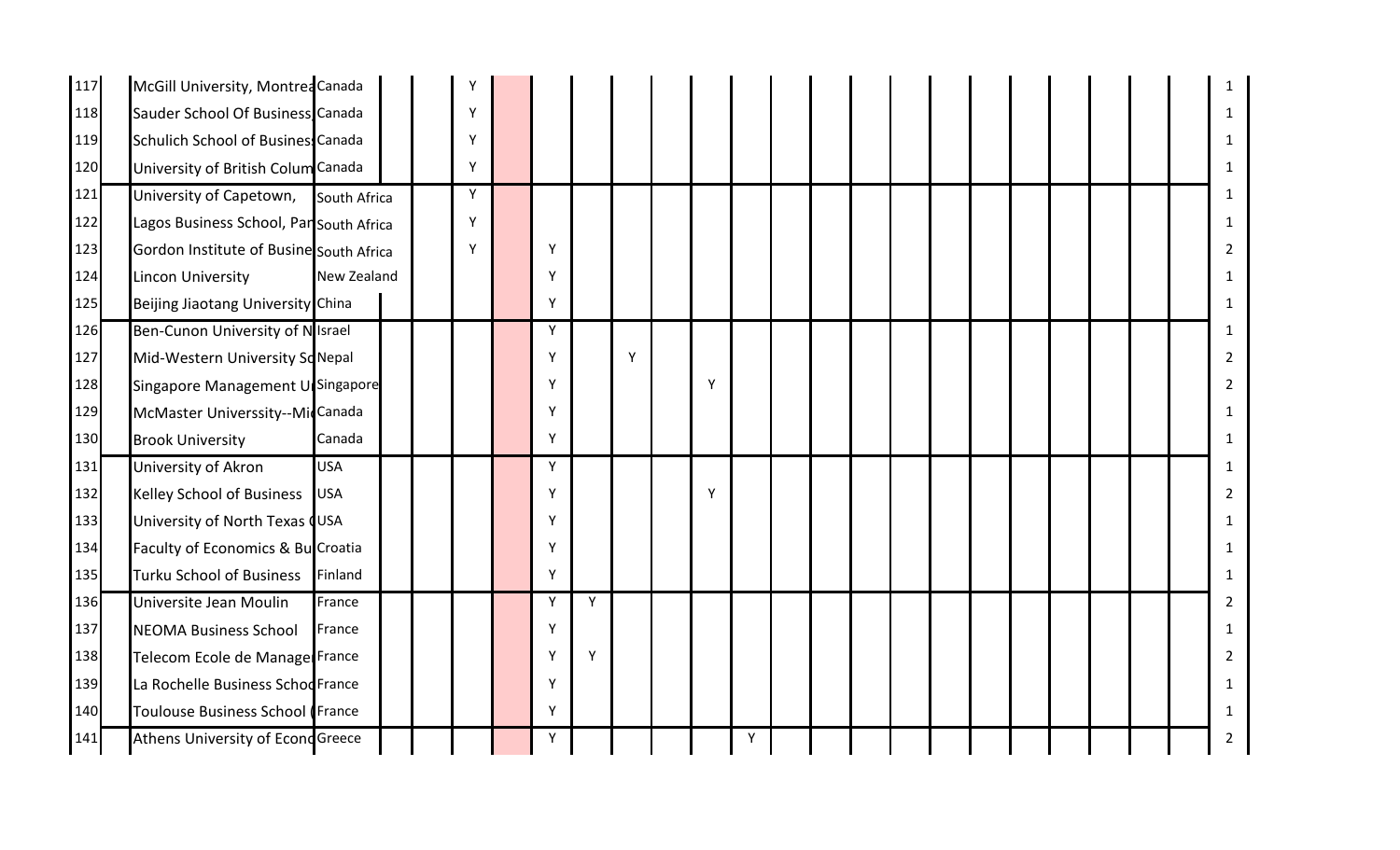| 142 | Ca' Foscari University of Veltaly        |  |              |   |   |   |   |   |   |   |   |  |   |   |   | 2              |
|-----|------------------------------------------|--|--------------|---|---|---|---|---|---|---|---|--|---|---|---|----------------|
| 143 | U.K.<br>University of Hull               |  | Υ            | Y |   |   |   |   |   |   |   |  |   |   |   | $\overline{2}$ |
| 144 | Friedrich Alexander Univer Germay        |  | Υ            |   | Υ |   |   |   |   | Υ |   |  |   |   |   | 3              |
| 145 | <b>EM Strassbourg Business S</b> France  |  | $\checkmark$ | Y | Y |   |   |   |   |   |   |  |   |   |   | 3              |
| 146 | Alba Graduate Business Scl Grrece        |  |              |   | Y |   | Y | Y |   |   | Υ |  | Y | Y | Υ | $\overline{7}$ |
| 147 | ESDES, Lyon<br>France                    |  |              |   |   |   |   |   |   |   | Υ |  |   | Y |   | $\overline{2}$ |
| 148 | Coller School of Managem Israel          |  |              |   |   |   |   |   |   |   | Y |  |   |   |   | 1              |
| 149 | Turiba University<br>Latvia              |  |              |   |   |   |   |   |   |   | Y |  |   | γ |   | 3              |
| 150 | Universidad de Lima<br>Peru              |  |              |   |   |   |   |   |   |   | Y |  |   |   |   | 1              |
| 151 | South Korea<br><b>Woosong University</b> |  |              |   |   | Υ |   |   |   |   | Y |  |   |   |   | 3              |
| 152 | Linnaeus University, Vaxigo Sweden       |  |              |   |   |   |   |   |   |   | Y |  |   |   |   |                |
| 153 | Soochow University<br>Taiwan             |  |              |   |   |   |   |   |   |   | Y |  |   |   |   |                |
| 154 | Salford University, Manche U.K.          |  |              | Y |   |   |   |   |   |   | Y |  |   |   |   | 2              |
| 155 | ICPE, Ljubljana,<br>Slovenia             |  |              |   |   |   |   |   |   |   | Y |  |   |   |   |                |
| 156 | Spain<br>UAM, Madrid                     |  |              |   |   |   |   |   |   |   | Y |  |   |   |   |                |
| 157 | Brunel University, London U.K.           |  |              | Y |   |   |   |   |   |   | Y |  |   |   |   | $\mathfrak z$  |
| 158 | <b>USA</b><br><b>Syracus University</b>  |  |              |   |   |   |   |   |   |   | Y |  |   |   |   |                |
| 159 | Auckland University of Tec New Zealand   |  |              |   | Y |   |   |   |   |   |   |  |   |   |   | 1              |
| 160 | <b>ESC Clermont Graduate Scl France</b>  |  |              |   | Y |   |   |   |   |   |   |  |   | Υ | Y | 3              |
| 161 | <b>EM Normandie</b><br>France            |  |              |   | Y |   |   |   |   | Y |   |  |   |   |   | $\overline{2}$ |
| 162 | ESC Troves (Y SCHOOLS),<br>France        |  |              |   | N |   |   | Y |   |   |   |  |   |   |   | $\mathfrak{p}$ |
| 163 | IAE Aix Graduate School of France        |  |              |   | Υ |   |   |   | Υ |   |   |  |   |   |   |                |
| 164 | ICN Business School, Berlin Germany      |  |              |   |   |   |   |   |   |   |   |  |   |   |   |                |
| 165 | <b>ISM Darmund</b><br>Germany            |  |              |   | Υ |   |   |   |   |   |   |  |   | Y |   | 3              |
| 166 | Montpellier Business Schor France        |  |              | Y |   |   |   |   |   |   |   |  |   | Y |   |                |
| 167 | <b>Munich Business School</b><br>Germany |  |              |   | Υ |   |   |   |   |   |   |  |   |   |   |                |
| 168 | The COPPEAD Graduate Sc Belgium          |  |              |   |   |   |   |   |   |   |   |  |   |   |   |                |
| 169 | MCI Management Center I Austria          |  |              | Y | Y |   |   | γ |   |   |   |  |   |   |   | 3              |
| 170 | <b>ESIC</b><br>Spain                     |  |              |   |   |   |   |   |   |   |   |  |   |   |   |                |
| 171 | <b>ESCPAU Business School</b><br>France  |  |              |   | Y |   |   |   |   |   |   |  |   |   |   | 1              |
| 172 | <b>UMEA School of Business a Sweden</b>  |  |              |   |   |   |   |   |   |   |   |  |   |   |   | 1              |
| 173 | <b>Providence University</b><br>Taiwan   |  |              |   |   |   |   |   |   |   |   |  |   |   |   |                |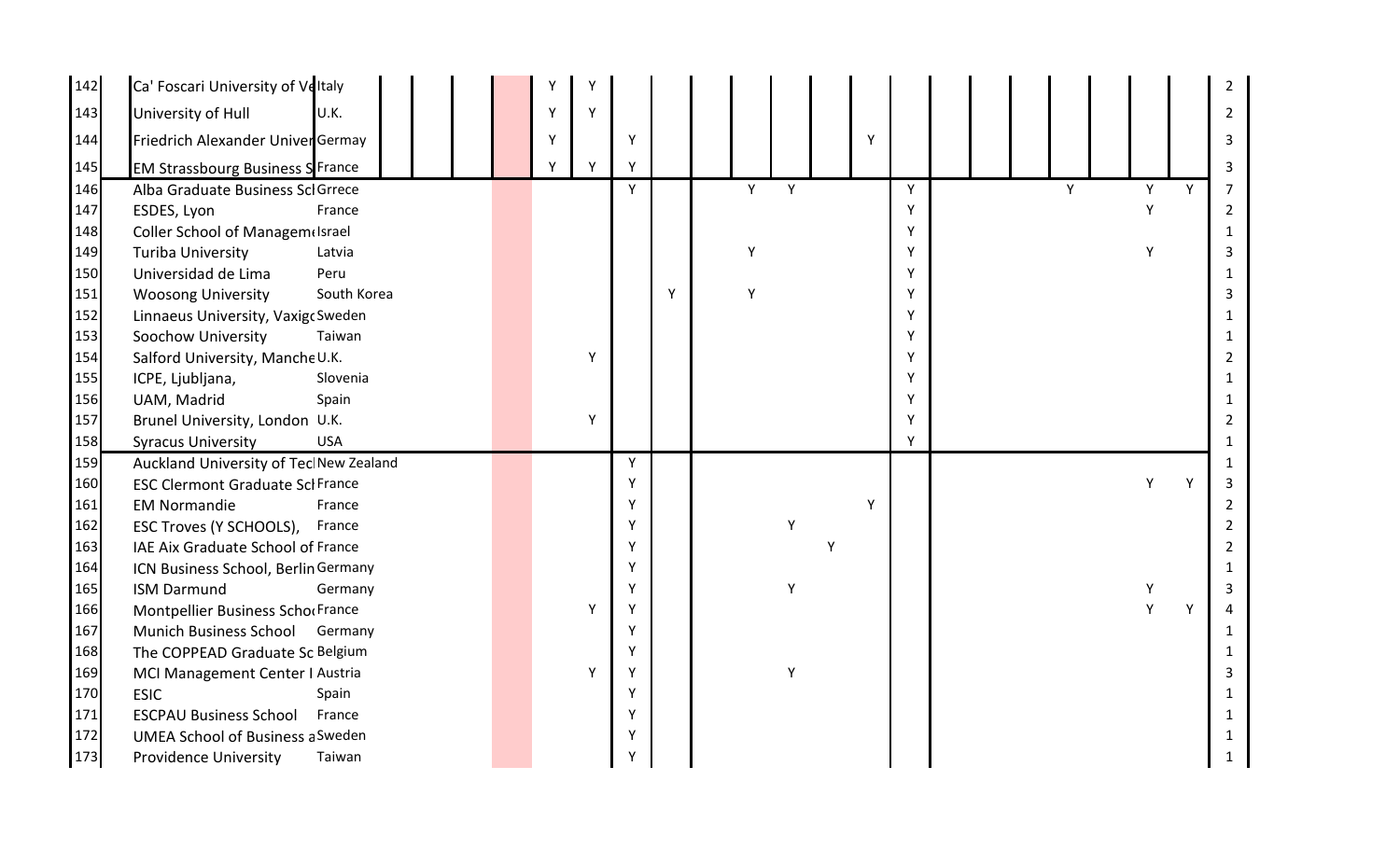| 174 | University of Latvia<br>Latvia              |              |                |
|-----|---------------------------------------------|--------------|----------------|
| 175 | <b>EMLV Business School</b><br>France       | Υ            | 1              |
| 176 | Belgium<br>University of Liege              | Υ            | 1              |
| 177 | University of Vaasa<br>Finland              | Υ<br>Υ       | 2              |
| 178 | MIP Politecnico di Milano (Italy            |              | 1              |
| 179 | University of North Texas USA               | Y<br>Υ       | $\overline{2}$ |
| 180 | Graduate School of Econor Russia            | Y            | $\overline{2}$ |
| 181 | University of Konstanz,<br>Germany          |              | 1              |
| 182 | University of Denver, Colar USA             |              | 1              |
| 183 | Rutgers University, The StaUSA              | Υ            | 1              |
| 184 | Univesity of Liverpool<br>U.K.              | Υ            | 3              |
| 185 | Ming Chuan University,<br>Taiwan            | у            | 1              |
| 186 | FPT University,<br>Vietnam                  | y            | 1              |
| 187 | Newcastle Australia Institu Singapore       | y            | 1              |
| 188 | University of Wollongong, Australia         | $\mathsf{v}$ | 2              |
| 189 | Universite du Quebec a McCanada             |              | 1              |
| 190 | <b>Yale University</b><br><b>USA</b>        |              | 1              |
| 191 | University of Akron, Ohio, USA              |              | 1              |
| 192 | Abu Dhabi University Abu UAE                |              | 1              |
| 193 | National Tsing Hua Univers Taiwan           | Y            | 2              |
| 194 | Foreign Trade University Vietnam            |              | 1              |
| 195 | Cyprus International Institu Cyprus         |              | 1              |
| 196 | College of Commerce, Nati Taiwan            | Y            | $\overline{2}$ |
| 197 | Sabanci University<br>Turkey                |              | 1              |
| 198 | Sungkyunkwan University I South Korea       |              | 1              |
| 199 | Kainan University<br>Taiwan                 |              | $\mathbf{1}$   |
| 200 | <b>Audencia Nantes School o France</b>      | Y            | 3              |
| 201 | <b>ESSCA School of Managem France</b>       |              | 2              |
| 202 | Groupe ESC Troyes<br>France                 |              | 1              |
| 203 | <b>ICN Business School</b><br>France        |              | $\mathbf{1}$   |
| 204 | Cardiff Metropolitan Unive U.K.             |              | 1              |
| 205 | University of Excelia,<br>France            |              | 1              |
| 206 | <b>ISCTE University Institute oPortgual</b> |              | $\overline{2}$ |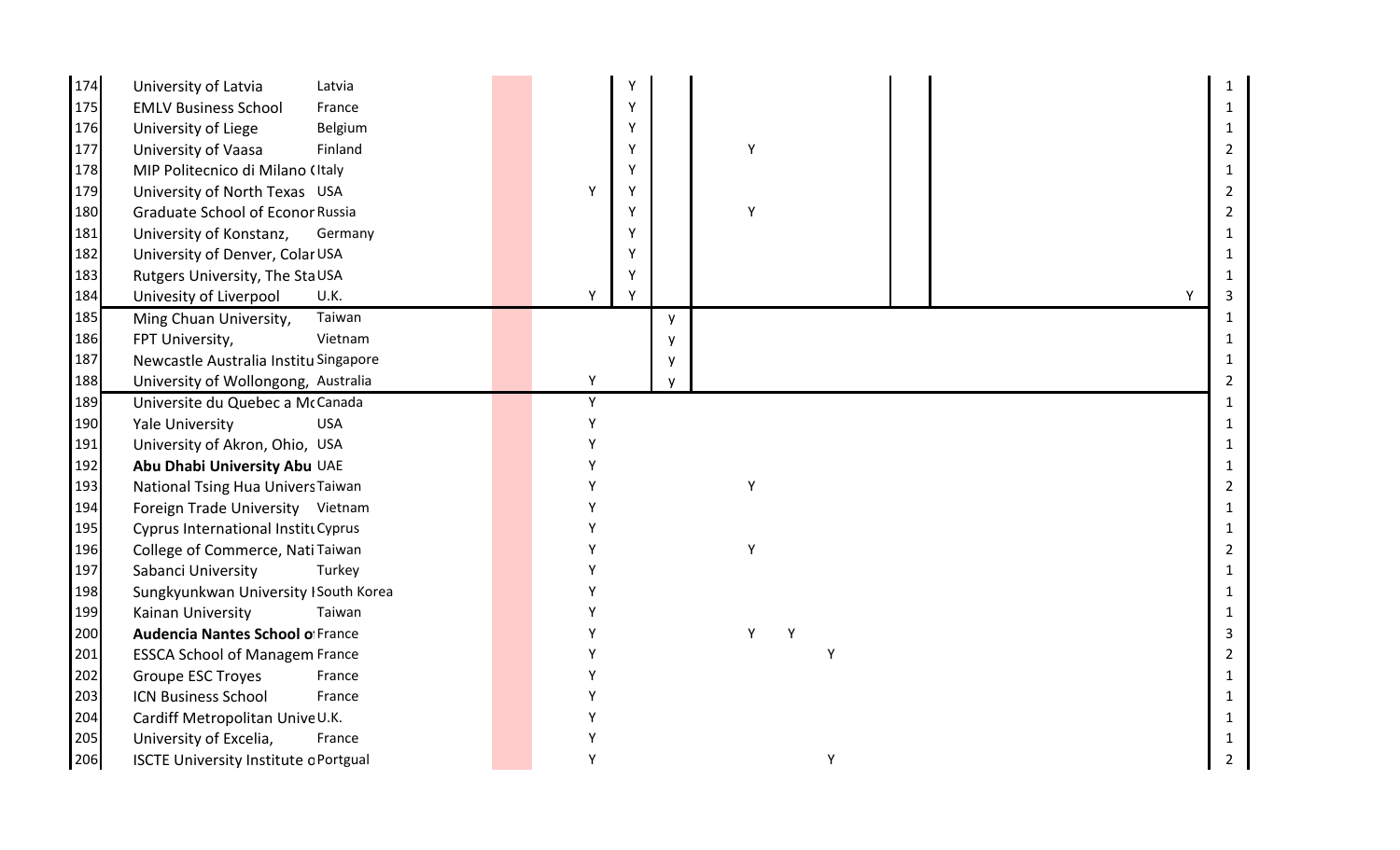| 207 | Norwegian School of Econ Norway           |   |              |
|-----|-------------------------------------------|---|--------------|
| 208 | King's College London<br>U.K.             |   | 1            |
| 209 | Kozminzki University, Wars Poland         |   |              |
| 210 | Victoria University of Welli New Zealand  | Υ | 2            |
| 211 | Western Sydney university Australia       |   |              |
| 212 | California State University USA           | Υ |              |
| 213 | <b>Ulster University</b><br>U.K.          | Y |              |
| 214 | Chittagong Independent U Bangladesh       | Y | $\mathbf{1}$ |
| 215 | Purdue University,<br><b>USA</b>          | Y | 1            |
| 216 | University of Newcastle,<br>Australia     | Y | 1            |
| 217 | FEN (Facultad de Economía Chile           |   | 1            |
| 218 | Solbridge International Bus South Korea   | Y | Y<br>Y       |
| 219 | Yonsei University<br>South Korea          |   |              |
| 220 | Mexico<br><b>IPADE Business School</b>    |   |              |
| 221 | <b>CENTRUM Católica Gradua Peru</b>       |   | Υ<br>3       |
| 222 | Kazan National Research Tr Russia         |   | Υ<br>3       |
| 223 | NRU Higher School of Busir Russia         |   |              |
| 224 | University of Economics in Slovakia       |   |              |
| 225 | The University of Gothenb Sweden          |   | Υ<br>1       |
| 226 | <b>University Ramon Llull</b><br>Spain    |   | 1            |
| 227 | Ben-Gurion university of th Israel        |   | $\mathbf{1}$ |
| 228 | Luiss Business School RomeItaly           |   |              |
| 229 | EADA School of Managem & Spain            |   |              |
| 230 | The Universidad Anáhuac I México          |   |              |
| 231 | Institute of Business Studic Russia       |   | 1            |
| 232 | <b>ISCAE Business School,</b><br>Morrocco |   |              |
| 233 | Instituto de Estudios Super Venezuela     |   | 2            |
| 234 | Universidad de Monterrey Mexico           |   |              |
| 235 | University of Florence<br>Italy           |   | 1            |
| 236 | The University of Cyprus<br>Cyprus        |   |              |
| 237 | Deakin University,<br>Australia           |   |              |
| 238 | Duale Hochschule Baden-Wü Germany         |   |              |
| 239 | <b>HEM Business School,</b><br>Morocco    |   |              |